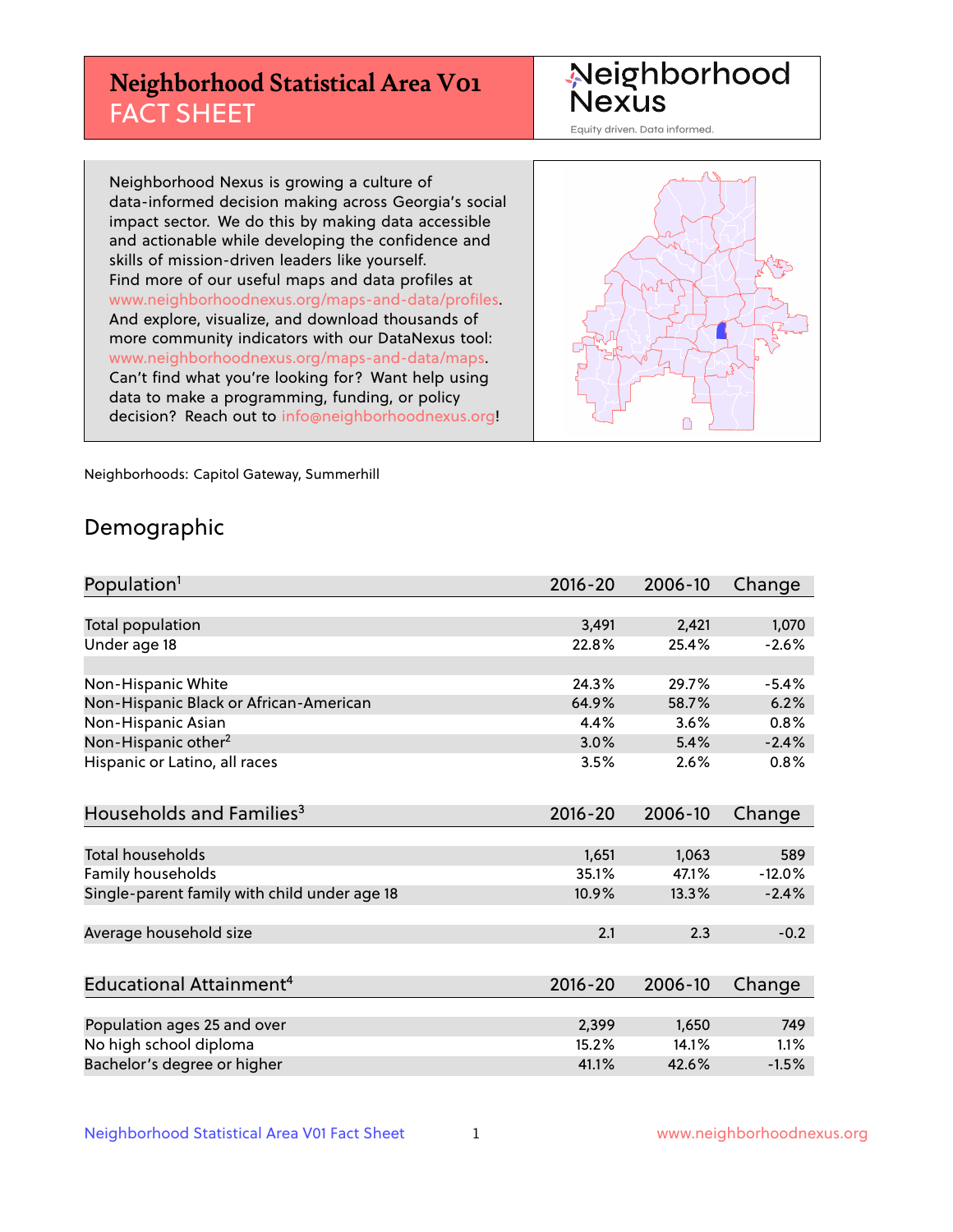## Change Measures, continued...

| Employment <sup>5</sup>                                                                               | $2016 - 20$    | 2006-10        | Change                     |
|-------------------------------------------------------------------------------------------------------|----------------|----------------|----------------------------|
|                                                                                                       |                |                |                            |
| Total workers residing in Neighborhood Statistical Area<br>Workers with earnings \$1250/month or less | 1,370<br>22.3% | 1,363<br>36.8% | $\overline{7}$<br>$-14.6%$ |
|                                                                                                       | 32.0%          | 37.9%          | $-5.9%$                    |
| Workers with earnings \$1251/month to \$3333/month<br>Workers with earnings greater than \$3333/month | 45.8%          | 25.3%          | 20.5%                      |
|                                                                                                       |                |                |                            |
| Total jobs located in Neighborhood Statistical Area                                                   | 387            | 873            | $-486$                     |
| Jobs with earnings \$1250/month or less                                                               | 21.7%          | 43.1%          | $-21.4%$                   |
| Jobs with earnings \$1251/month to \$3333/month                                                       | 33.9%          | 42.5%          | $-8.6%$                    |
| Jobs with earnings greater than \$3333/month                                                          | 44.4%          | 14.4%          | 30.0%                      |
|                                                                                                       |                |                |                            |
| Jobs/workers ratio                                                                                    | 0.3            | 0.6            | $-0.4$                     |
|                                                                                                       |                |                |                            |
| Income and Poverty <sup>6</sup>                                                                       | $2016 - 20$    | 2006-10        | Change                     |
|                                                                                                       |                |                |                            |
| Median household income                                                                               | \$30,505       | \$38,749       | $-58,244$                  |
|                                                                                                       |                |                |                            |
| Population for whom poverty status is determined                                                      | 3,484          | 2,418          | 1,066                      |
| Population below poverty                                                                              | 37.5%          | 30.7%          | 6.8%                       |
| Housing'                                                                                              | $2016 - 20$    | 2006-10        | Change                     |
|                                                                                                       |                |                |                            |
| Total housing units                                                                                   | 1,880          | 1,401          | 479                        |
| Occupied housing units                                                                                | 87.8%          | 75.9%          | 12.0%                      |
| Vacant housing units                                                                                  | 12.2%          | 24.1%          | $-12.0%$                   |
|                                                                                                       |                |                |                            |
| Occupied housing units                                                                                | 1,651          | 1,063          | 589                        |
| Owner occupied housing units                                                                          | 25.3%          | 48.9%          | $-23.5%$                   |
| Renter occupied housing units                                                                         | 74.7%          | 51.1%          | 23.5%                      |
|                                                                                                       |                |                |                            |
| Access to a Vehicle <sup>8</sup>                                                                      | $2016 - 20$    | 2006-10        | Change                     |
|                                                                                                       |                |                |                            |
| Occupied housing units                                                                                | 1,651          | 1,063          | 589                        |
| No vehicle available                                                                                  | 27.3%          | 24.3%          | 3.0%                       |
| Crime Rates, per 10,000 Population <sup>9</sup>                                                       | 2017-21        | 2012-16        |                            |
|                                                                                                       |                |                | Change                     |
| All Part I crimes                                                                                     | 459.5          | 845.1          | $-385.6$                   |
| Violent crime                                                                                         | 63.0           | 104.3          | $-41.2$                    |
| Murder                                                                                                | 0.6            | 1.8            | $-1.3$                     |
| Robbery                                                                                               | 22.3           | 52.4           | $-30.1$                    |
| Aggravated assault                                                                                    | 40.1           | 50.0           | $-9.9$                     |
| Property crime                                                                                        | 396.5          | 740.9          | $-344.4$                   |
| <b>Burglary</b>                                                                                       | 34.9           | 82.3           | $-47.4$                    |
| Larceny                                                                                               | 281.3          | 468.9          | $-187.6$                   |
| Vehicle theft                                                                                         | 80.2           | 189.6          | $-109.4$                   |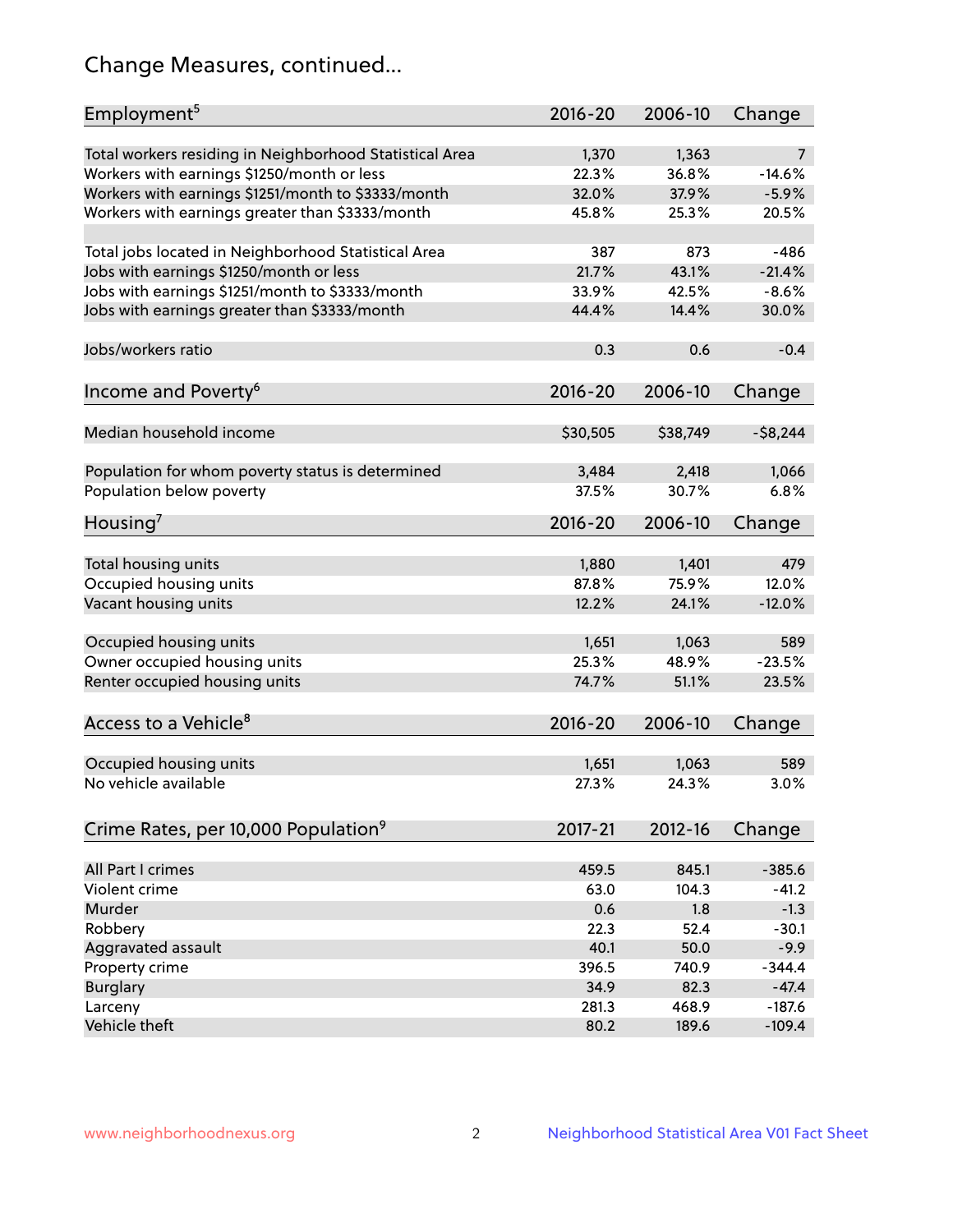## Current Data: Demographic

| Sex and Age, 2016-20 <sup>10</sup>                    | <b>Estimate</b> | Margin of Error |
|-------------------------------------------------------|-----------------|-----------------|
| Total population                                      | 3,491           | $\pm$ 883       |
| Male                                                  | 50.3%           | $\pm$ 9.7%      |
| Female                                                | 49.7%           | $\pm 2.3\%$     |
| Under 5 years                                         | 8.7%            | $\pm$ 5.2%      |
| 5 to 9 years                                          | 3.7%            | $\pm 2.2\%$     |
| 10 to 14 years                                        | 7.3%            | $\pm$ 4.1%      |
| 15 to 19 years                                        | 5.2%            | $\pm$ 3.8%      |
| 20 to 24 years                                        | 6.4%            | $\pm 3.0\%$     |
| 25 to 34 years                                        | 20.8%           | $\pm$ 6.1%      |
| 35 to 44 years                                        | 19.7%           | $\pm$ 6.5%      |
| 45 to 54 years                                        | 8.7%            | $\pm 2.2\%$     |
| 55 to 59 years                                        | 4.0%            | $\pm1.5\%$      |
| 60 to 64 years                                        | 4.3%            | $\pm1.7\%$      |
| 65 to 74 years                                        | 8.3%            | ±4.8%           |
| 75 to 84 years                                        | 2.5%            | ±1.8%           |
| 85 years and over                                     | 0.4%            | $\pm$ 0.7%      |
| Median age (years)                                    | 34.3            | ±0.9            |
| Race and Ethnicity, 2016-20 <sup>11</sup>             | <b>Estimate</b> | Margin of Error |
| Total population                                      | 3,491           | $\pm$ 883       |
| Hispanic or Latino (of any race)                      | 3.5%            | $\pm 2.2\%$     |
| Not Hispanic or Latino                                | 96.5%           | $\pm$ 6.4%      |
| White alone                                           | 24.3%           | $\pm$ 8.6%      |
| Black or African American alone                       | 64.9%           | $\pm$ 17.5%     |
| American Indian and Alaska Native alone               | 0.0%            | $\pm$ 0.5%      |
| Asian alone                                           | 4.4%            | $\pm$ 3.2%      |
| Native Hawaiian and other Pacific Islander alone      | 0.0%            | $\pm$ 0.5%      |
| Some other race alone                                 | 0.0%            | $\pm$ 0.5%      |
| Two or more races                                     | 3.0%            | ±2.9%           |
| U.S. Citizenship Status, 2016-20 <sup>12</sup>        | <b>Estimate</b> | Margin of Error |
| Foreign-born population                               | 262             | $\pm$ 131       |
| Naturalized U.S. citizen                              | 44.7%           | $\pm 23.0\%$    |
| Not a U.S. citizen                                    | 55.3%           | $\pm 27.5\%$    |
| Citizen, Voting Age Population, 2016-20 <sup>13</sup> | Estimate        | Margin of Error |
| Citizen, 18 and over population                       | 2,551           | $\pm$ 527       |
| Male                                                  | 50.7%           | $\pm$ 14.0%     |
| Female                                                | 49.3%           | $\pm$ 4.2%      |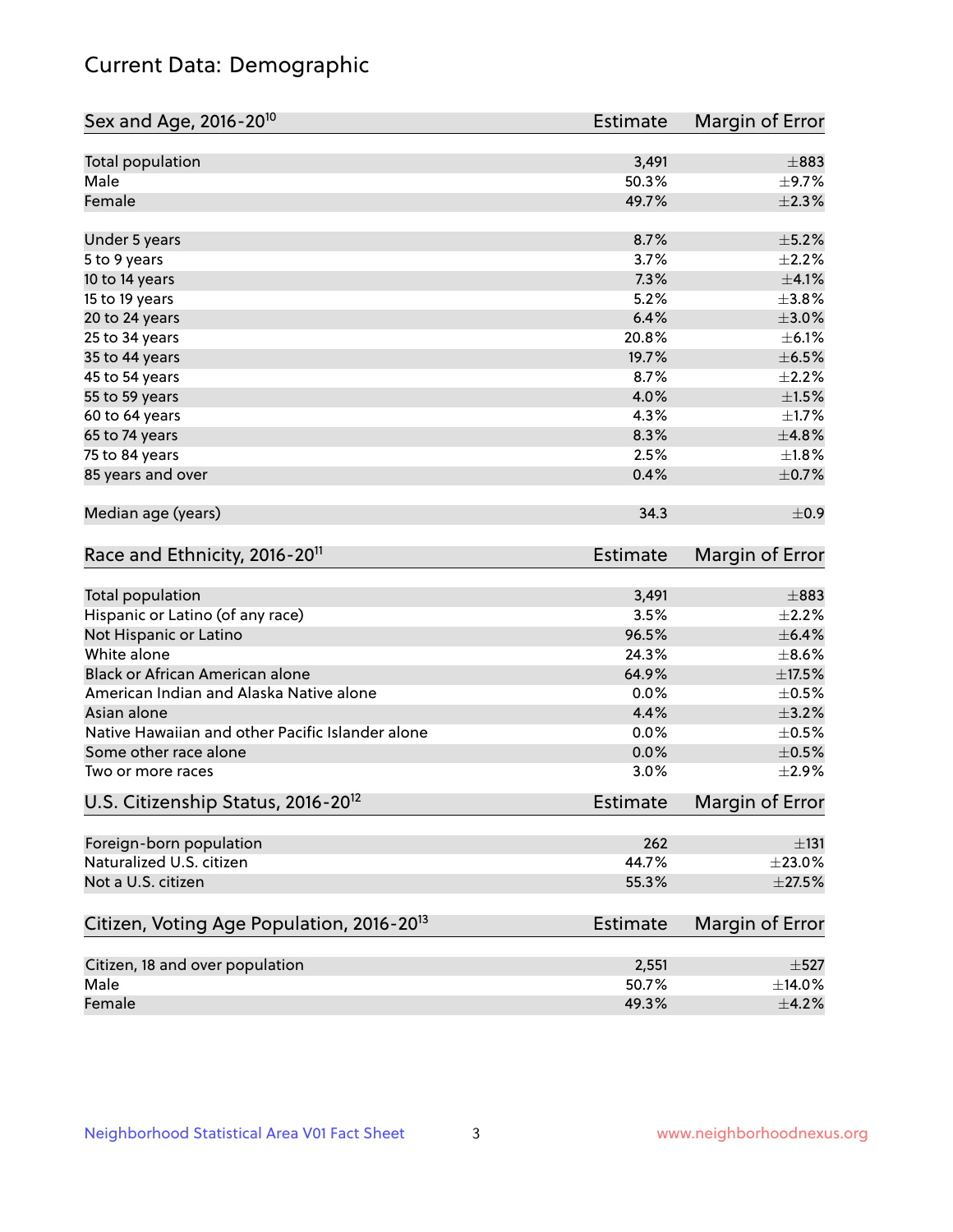## Current Data: Economic

| Income, 2016-20 <sup>14</sup>                                                                 | Estimate  | Margin of Error |
|-----------------------------------------------------------------------------------------------|-----------|-----------------|
|                                                                                               |           |                 |
| All households                                                                                | 1,651     | $\pm 355$       |
| Less than \$10,000                                                                            | 18.6%     | ±13.1%          |
| \$10,000 to \$14,999                                                                          | 14.5%     | $\pm$ 10.2%     |
| \$15,000 to \$24,999                                                                          | 13.3%     | $\pm$ 5.6%      |
| \$25,000 to \$34,999                                                                          | 5.7%      | $\pm$ 3.1%      |
| \$35,000 to \$49,999                                                                          | 12.5%     | $\pm$ 7.9%      |
| \$50,000 to \$74,999                                                                          | 12.9%     | $\pm$ 8.4%      |
| \$75,000 to \$99,999                                                                          | 5.9%      | ±3.3%           |
| \$100,000 to \$149,999                                                                        | 5.0%      | $\pm 2.6\%$     |
| \$150,000 to \$199,999                                                                        | 5.3%      | $\pm$ 3.1%      |
| \$200,000 or more                                                                             | 6.3%      | $\pm$ 4.7%      |
| Median household income (dollars)                                                             | \$30,505  | $\pm$ 6,957     |
| Mean household income (dollars)                                                               | \$61,564  | ±10,414         |
| Households with earnings                                                                      | 67.5%     | ±11.3%          |
| Mean earnings (dollars)                                                                       | \$81,399  | ±10,642         |
| Households with Social Security                                                               | 26.1%     | $\pm$ 10.2%     |
| Mean Social Security income (dollars)                                                         | \$10,444  | $\pm$ 3,128     |
| Households with retirement income                                                             | 7.1%      | $\pm 2.8\%$     |
| Mean retirement income (dollars)                                                              | \$23,998  | ±14,335         |
| Households with Supplemental Security Income                                                  | 7.0%      | ±3.8%           |
| Mean Supplemental Security Income (dollars)                                                   | \$10,577  | ±8,389          |
|                                                                                               | 6.2%      | $\pm$ 8.3%      |
| Households with cash public assistance income<br>Mean cash public assistance income (dollars) | \$80      | $\pm 266$       |
|                                                                                               |           |                 |
| Households with Food Stamp/SNAP benefits in the past 12<br>months                             | 26.6%     | ±10.7%          |
| Family households                                                                             | 580       | ±175            |
| Less than \$10,000                                                                            | 13.3%     | $\pm 20.7\%$    |
| \$10,000 to \$14,999                                                                          | 8.6%      | $\pm$ 8.4%      |
|                                                                                               | 12.9%     |                 |
| \$15,000 to \$24,999                                                                          |           | $\pm$ 10.1%     |
| \$25,000 to \$34,999                                                                          | 7.8%      | $\pm$ 7.6%      |
| \$35,000 to \$49,999                                                                          | 8.9%      | $\pm$ 7.8%      |
| \$50,000 to \$74,999                                                                          | 9.5%      | ±7.3%           |
| \$75,000 to \$99,999                                                                          | 3.9%      | $\pm$ 4.5%      |
| \$100,000 to \$149,999                                                                        | 6.7%      | $\pm$ 5.8%      |
| \$150,000 to \$199,999                                                                        | 11.9%     | $\pm$ 7.1%      |
| \$200,000 or more                                                                             | 16.3%     | ±12.8%          |
| Median family income (dollars)                                                                | \$47,780  | ±16,833         |
| Mean family income (dollars)                                                                  | \$101,049 | ±30,861         |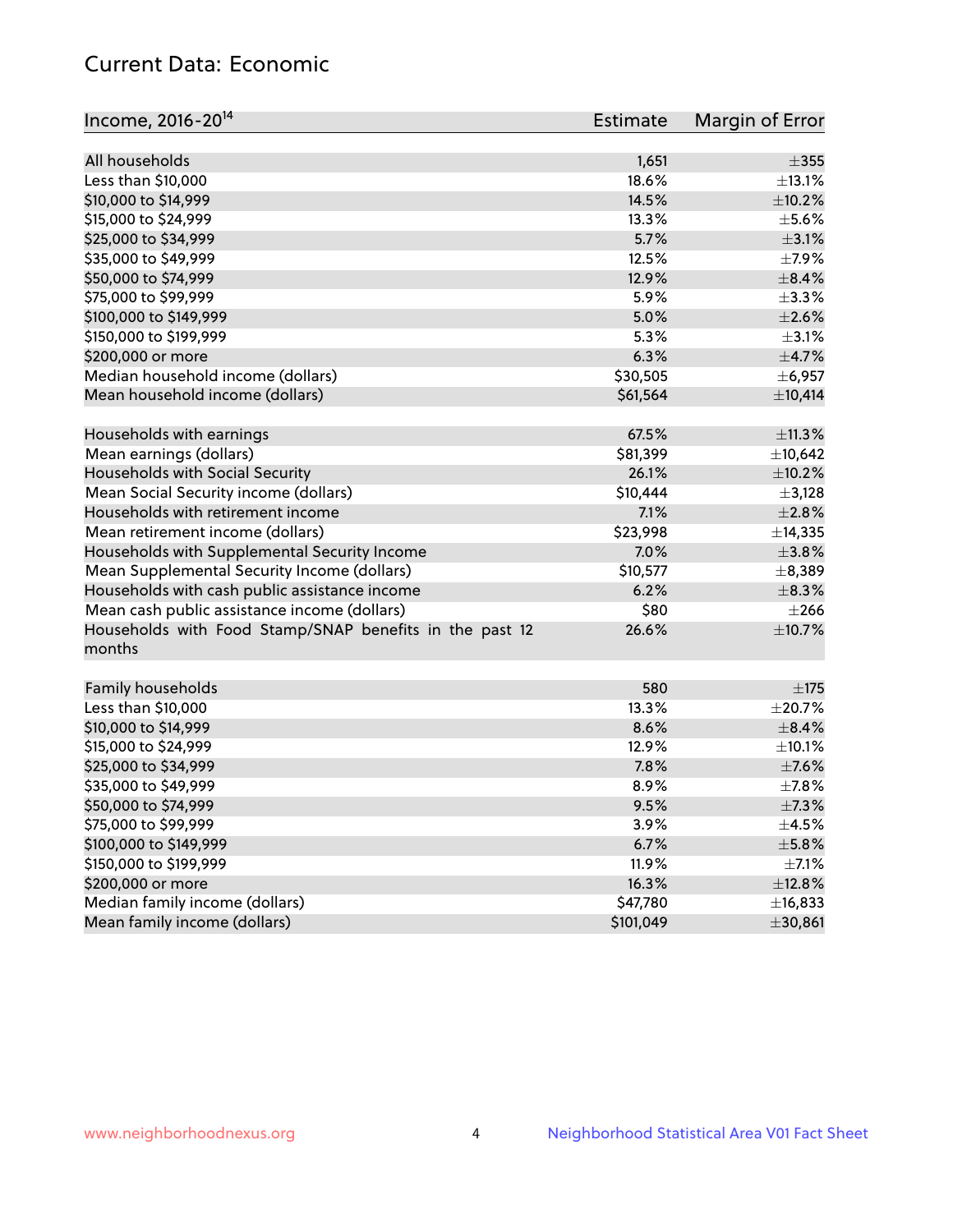## Current Data: Economic, continued...

| Income, 2016-20, continued <sup>15</sup>                              | <b>Estimate</b> | Margin of Error |
|-----------------------------------------------------------------------|-----------------|-----------------|
|                                                                       |                 |                 |
| Nonfamily households                                                  | 1,071           | $\pm$ 325       |
| Median nonfamily income (dollars)                                     | \$19,028        | $\pm$ 4,536     |
| Mean nonfamily income (dollars)                                       | \$38,146        | ±6,844          |
| Median earnings for workers (dollars)                                 | \$33,864        | ±4,078          |
| Median earnings for male full-time, year-round workers<br>(dollars)   | \$57,366        | $\pm$ 4,978     |
| Median earnings for female full-time, year-round workers<br>(dollars) | \$39,736        | ±9,640          |
| Per capita income (dollars)                                           | \$30,593        | $\pm$ 2,162     |
| Families Below Poverty Level, 2016-20 <sup>16</sup>                   | <b>Estimate</b> | Margin of Error |
|                                                                       |                 |                 |
| <b>All Families</b>                                                   | 580             | ±175            |
| Percent below poverty                                                 | 29.9%           | ±22.0%          |
| Families with related children under 18 years                         | 368             | $\pm 169$       |
| Percent below poverty                                                 | 44.8%           | ±31.4%          |
| Families with related children under 5 years only                     | 95              | $\pm$ 83        |
| Percent below poverty                                                 | 7.6%            | ±34.4%          |
| Married couple families                                               | 269             | ±96             |
| Percent below poverty                                                 | 3.2%            | $\pm$ 8.3%      |
| Married couple families with related children under 18 years          | 122             | $\pm$ 80        |
| Percent below poverty                                                 | 4.1%            | ±17.3%          |
| Married couple families with related children under 5 years           | 64              | $\pm 68$        |
| Percent below poverty                                                 | $0.0\%$         | ±29.4%          |
| Families with female householder, no spouse present                   | 277             | $\pm$ 150       |
| Percent below poverty                                                 | 55.9%           | ±38.2%          |
| Families with female householder, no spouse present with              | 228             | ±146            |
| related children under 18 years                                       |                 |                 |
| Percent below poverty                                                 | 65.6%           | ±41.7%          |
| Families with female householder, no spouse present with              | 25              | $\pm$ 41        |
| related children under 5 years                                        |                 |                 |
| Percent below poverty                                                 | 8.8%            | ±84.4%          |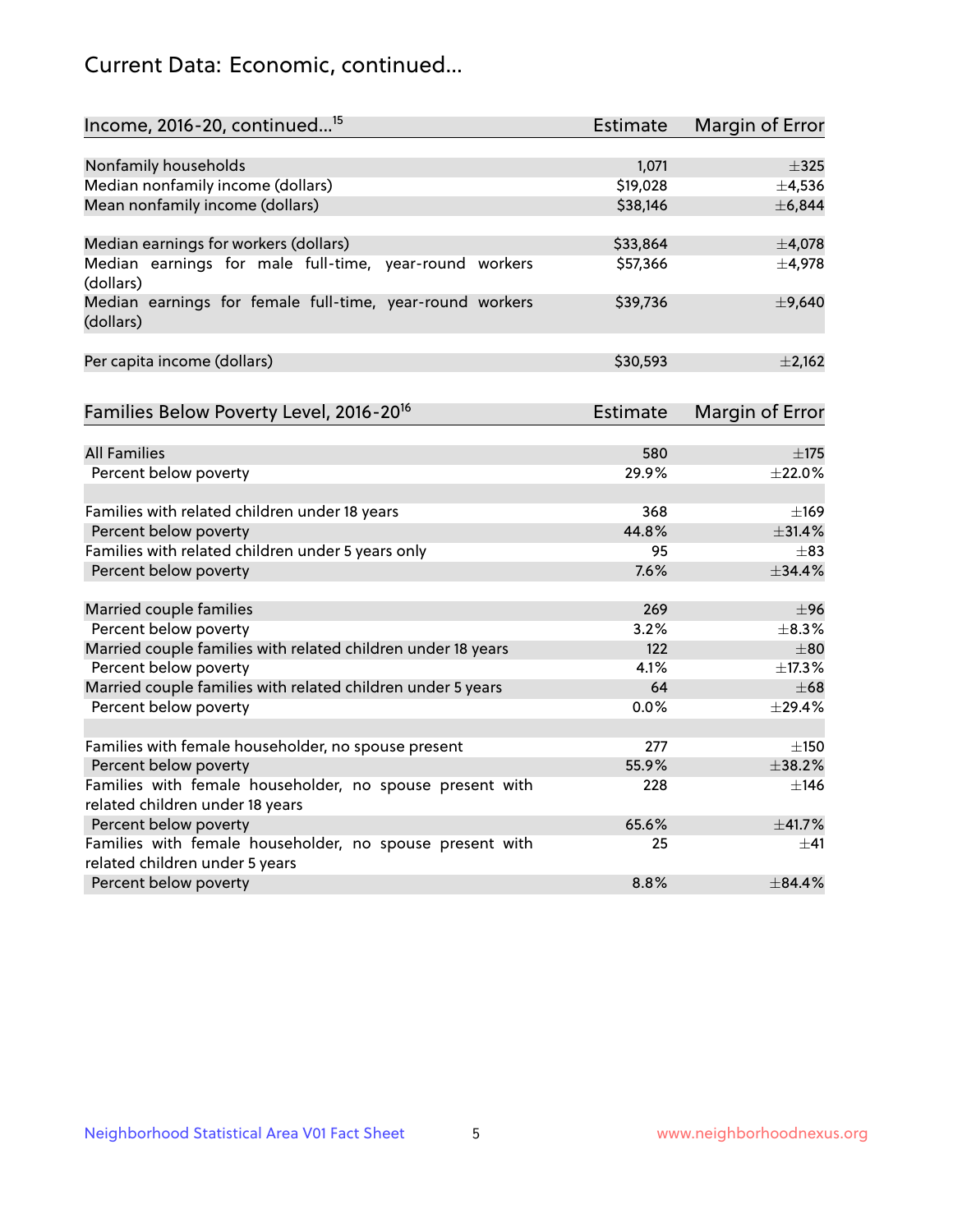## Current Data: Economic, continued...

| People Below Poverty Level, 2016-20 <sup>17</sup> | <b>Estimate</b> | Margin of Error |
|---------------------------------------------------|-----------------|-----------------|
|                                                   |                 |                 |
| Total population                                  | 3,484           | $\pm$ 881       |
| Percent below poverty                             | 37.5%           | ±16.1%          |
| Population under 18 years                         | 791             | $\pm$ 293       |
| Percent below poverty                             | 57.4%           | ±23.3%          |
| Population 18 years and over                      | 2,693           | ±491            |
| Percent below poverty                             | 31.6%           | ±10.6%          |
| Population 18 to 64 years                         | 2,303           | ±451            |
| Percent below poverty                             | 32.5%           | ±12.3%          |
| Population 65 years and over                      | 389             | $\pm$ 193       |
| Percent below poverty                             | 26.2%           | $\pm$ 11.6%     |

| Poverty by Race/Ethnicity, 2016-20 <sup>18</sup><br>Estimate |       | Margin of Error |
|--------------------------------------------------------------|-------|-----------------|
|                                                              |       |                 |
| Non-Hispanic White population                                | 845   | $\pm 211$       |
| Percent below poverty                                        | 11.7% | $\pm$ 6.4%      |
| <b>Black population</b>                                      | 2,260 | $\pm$ 837       |
| Percent below poverty                                        | 47.2% | $\pm$ 22.2%     |
| Asian population                                             | 153   | $\pm$ 117       |
| Percent below poverty                                        | 46.6% | $\pm$ 41.0%     |
| Hispanic or Latino population                                | 121   | $\pm$ 84        |
| Percent below poverty                                        | 24.4% | ±28.8%          |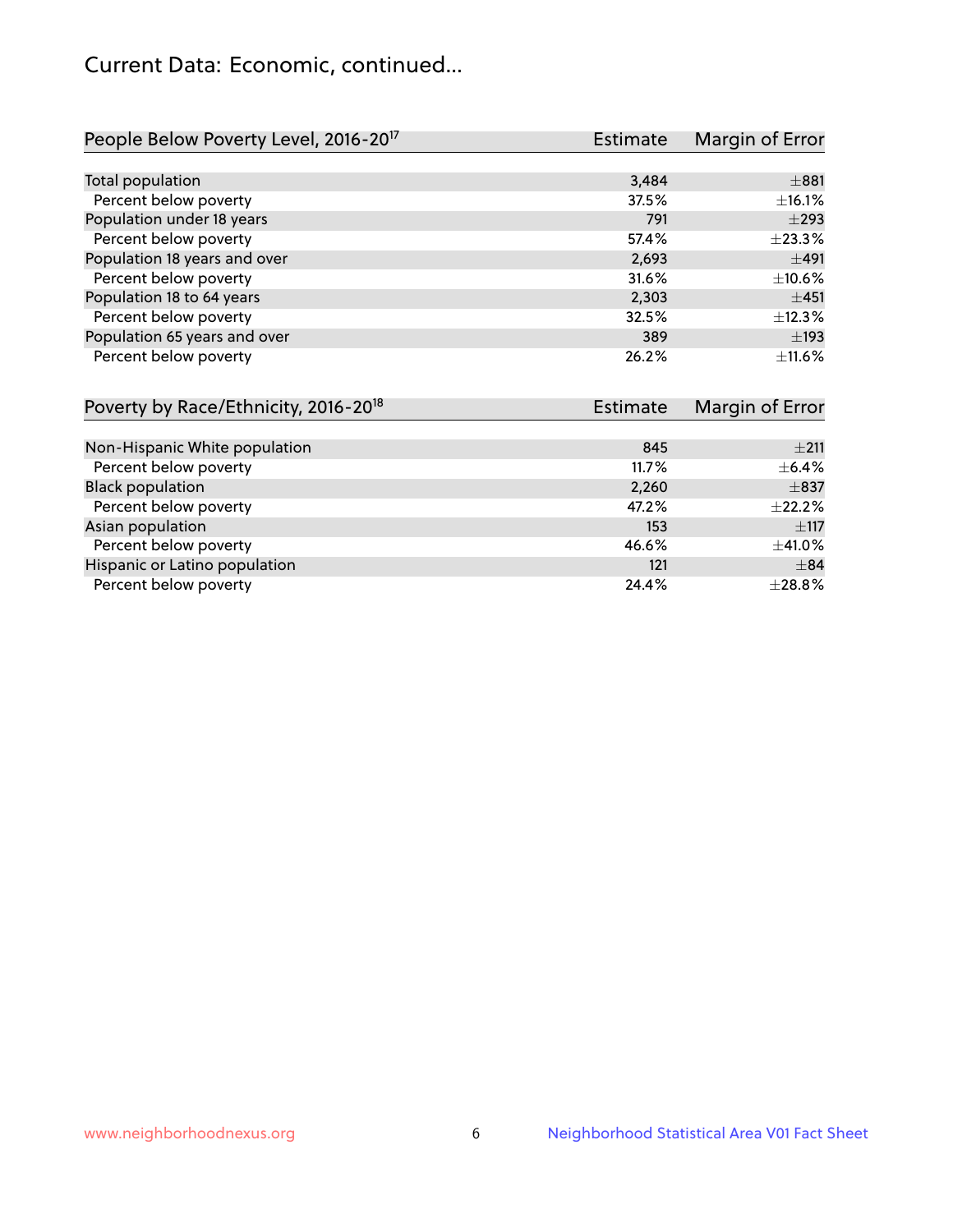# Current Data: Employment

| Employment Status, 2016-20 <sup>19</sup>                      | <b>Estimate</b> | Margin of Error |
|---------------------------------------------------------------|-----------------|-----------------|
|                                                               |                 |                 |
| Population 16 years and over                                  | 2,744           | $\pm$ 583       |
| In labor force                                                | 66.9%           | $\pm$ 5.5%      |
| Civilian labor force                                          | 66.9%           | $\pm$ 5.5%      |
| Employed                                                      | 60.7%           | $\pm$ 6.6%      |
| Unemployed                                                    | 6.2%            | $\pm$ 5.7%      |
| <b>Armed Forces</b>                                           | 0.0%            | $\pm$ 3.1%      |
| Not in labor force                                            | 33.1%           | ±6.7%           |
| Civilian labor force                                          | 1,834           | ±418            |
| <b>Unemployment Rate</b>                                      | 9.2%            | $\pm$ 8.4%      |
|                                                               |                 |                 |
| Females 16 years and over                                     | 1,393           | ±276            |
| In labor force                                                | 58.1%           | $\pm$ 10.4%     |
| Civilian labor force                                          | 58.1%           | $\pm$ 10.4%     |
| Employed                                                      | 55.7%           | ±10.8%          |
|                                                               |                 |                 |
| Own children of the householder under 6 years                 | 321             | ±212            |
| All parents in family in labor force                          | 73.7%           | $\pm$ 29.9%     |
|                                                               |                 |                 |
| Own children of the householder 6 to 17 years                 | 455             | $\pm 269$       |
| All parents in family in labor force                          | 96.2%           | ±16.7%          |
|                                                               |                 |                 |
| Industry, 2016-20 <sup>20</sup>                               | <b>Estimate</b> | Margin of Error |
|                                                               |                 |                 |
| Civilian employed population 16 years and over                | 1,666           | $\pm$ 398       |
| Agriculture, forestry, fishing and hunting, and mining        | 0.0%            | $\pm 1.6\%$     |
| Construction                                                  | 1.0%            | $\pm1.8\%$      |
| Manufacturing                                                 | 6.9%            | $\pm$ 9.0%      |
| Wholesale trade                                               | 1.1%            | $\pm1.7\%$      |
| Retail trade                                                  | 8.2%            | ±4.8%           |
| Transportation and warehousing, and utilities                 | 9.3%            | ±12.2%          |
| Information                                                   | 3.4%            | $\pm 2.4\%$     |
| Finance and insurance, and real estate and rental and leasing | 3.7%            | $\pm 2.2\%$     |
| Professional, scientific, and management, and administrative  | 17.5%           | $\pm$ 5.5%      |
| and waste management services                                 |                 |                 |
| Educational services, and health care and social assistance   | 25.4%           | $\pm$ 11.1%     |
| Arts, entertainment, and recreation, and accommodation and    | 14.1%           | $\pm$ 6.1%      |
| food services                                                 |                 |                 |
| Other services, except public administration                  | 5.4%            | $\pm$ 4.2%      |
| Public administration                                         | 4.0%            | $\pm 2.9\%$     |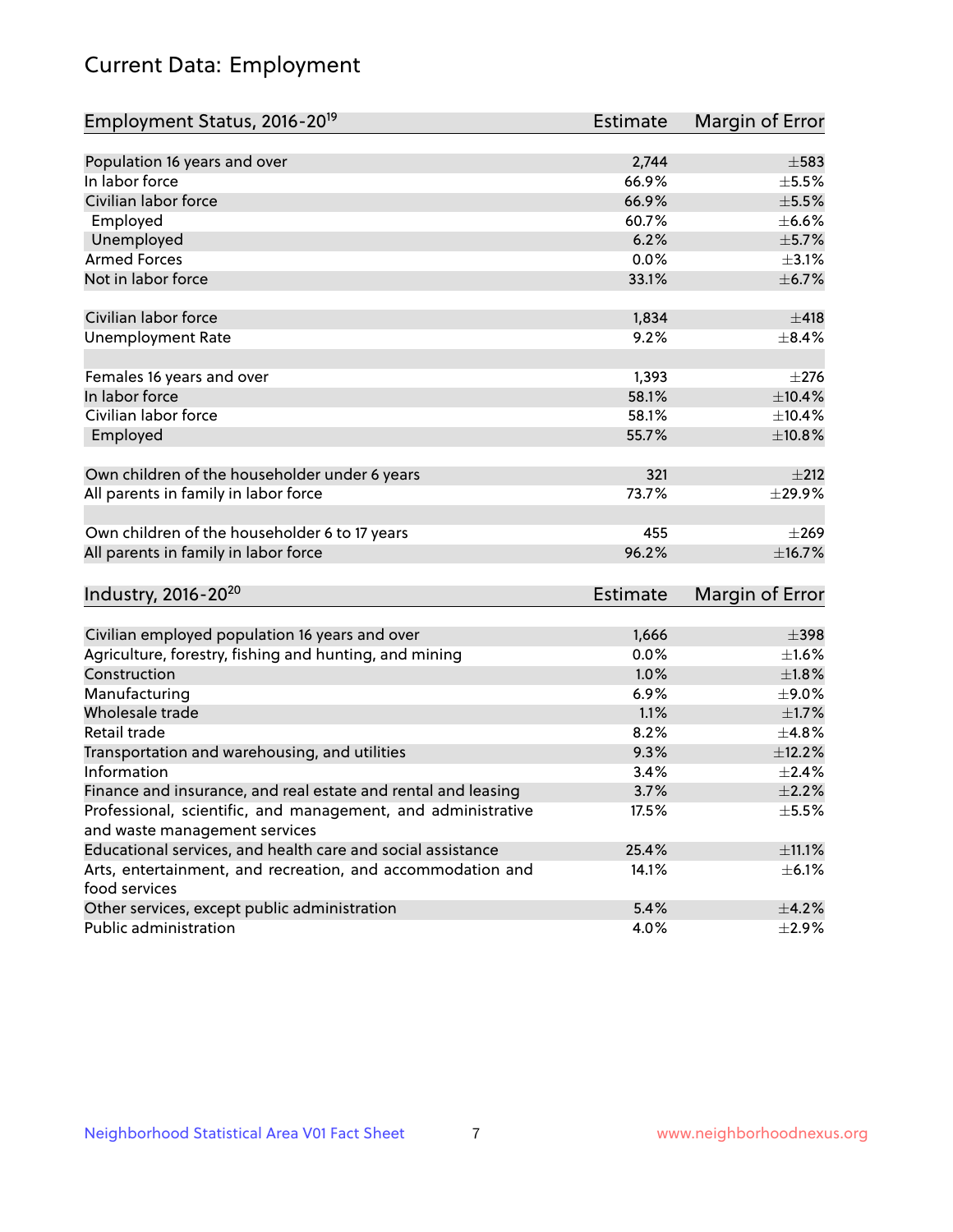# Current Data: Employment, continued...

| Occupation, 2016-20 <sup>21</sup>                                                                    | Estimate        | Margin of Error |
|------------------------------------------------------------------------------------------------------|-----------------|-----------------|
| Civilian employed population 16 years and over                                                       | 1,666           | $\pm$ 398       |
| Management, business, science, and arts occupations                                                  | 46.4%           | $\pm$ 3.3%      |
| Service occupations                                                                                  | 18.3%           | $\pm$ 8.9%      |
| Sales and office occupations                                                                         | 22.1%           | $\pm$ 9.0%      |
| Natural resources, construction, and maintenance occupations                                         | 0.5%            | $\pm1.6\%$      |
| Production, transportation, and material moving occupations                                          | 12.6%           | $\pm$ 15.0%     |
| Class of Worker, 2016-20 <sup>22</sup>                                                               | <b>Estimate</b> | Margin of Error |
| Civilian employed population 16 years and over                                                       | 1,666           | $\pm$ 398       |
| Private wage and salary workers                                                                      | 77.1%           | ±10.7%          |
| Government workers                                                                                   | 16.6%           | $\pm$ 9.1%      |
| Self-employed in own not incorporated business workers                                               | 6.2%            | $\pm 3.5\%$     |
| Unpaid family workers                                                                                | 0.1%            | $\pm1.6\%$      |
| Job Flows, 2019 <sup>23</sup>                                                                        |                 | 2019            |
|                                                                                                      |                 |                 |
| Total Jobs in Neighborhood Statistical Area<br>Held by residents of Neighborhood Statistical Area    |                 | 387<br>0.0%     |
|                                                                                                      |                 | 100.0%          |
| Held by non-residents of Neighborhood Statistical Area                                               |                 |                 |
| Jobs by Industry Sector, 2019 <sup>24</sup>                                                          |                 | 2019            |
| Total Jobs in Neighborhood Statistical Area                                                          |                 | 387             |
| <b>Goods Producing sectors</b>                                                                       |                 | 3.4%            |
| Trade, Transportation, and Utilities sectors                                                         |                 | 3.9%            |
| All Other Services sectors                                                                           |                 | 92.8%           |
| Total Jobs in Neighborhood Statistical Area<br>held<br>by<br>Neighborhood Statistical Area residents |                 | 0               |
| <b>Goods Producing sectors</b>                                                                       |                 | t               |
| Trade, Transportation, and Utilities sectors<br>All Other Services sectors                           |                 | t<br>t          |
|                                                                                                      |                 |                 |
| Jobs by Earnings, 2019 <sup>25</sup>                                                                 |                 | 2019            |
| Total Jobs in Neighborhood Statistical Area                                                          |                 | 387             |
| Jobs with earnings \$1250/month or less                                                              |                 | 21.7%           |
| Jobs with earnings \$1251/month to \$3333/month                                                      |                 | 33.9%           |
| Jobs with earnings greater than \$3333/month                                                         |                 | 44.4%           |
| Neighborhood Statistical<br>Jobs<br>in<br>held<br>by<br>Total<br>Area                                |                 | 0               |
| Neighborhood Statistical Area residents                                                              |                 |                 |
| Jobs with earnings \$1250/month or less                                                              |                 | t               |
| Jobs with earnings \$1251/month to \$3333/month                                                      |                 | t               |
| Jobs with earnings greater than \$3333/month                                                         |                 | t               |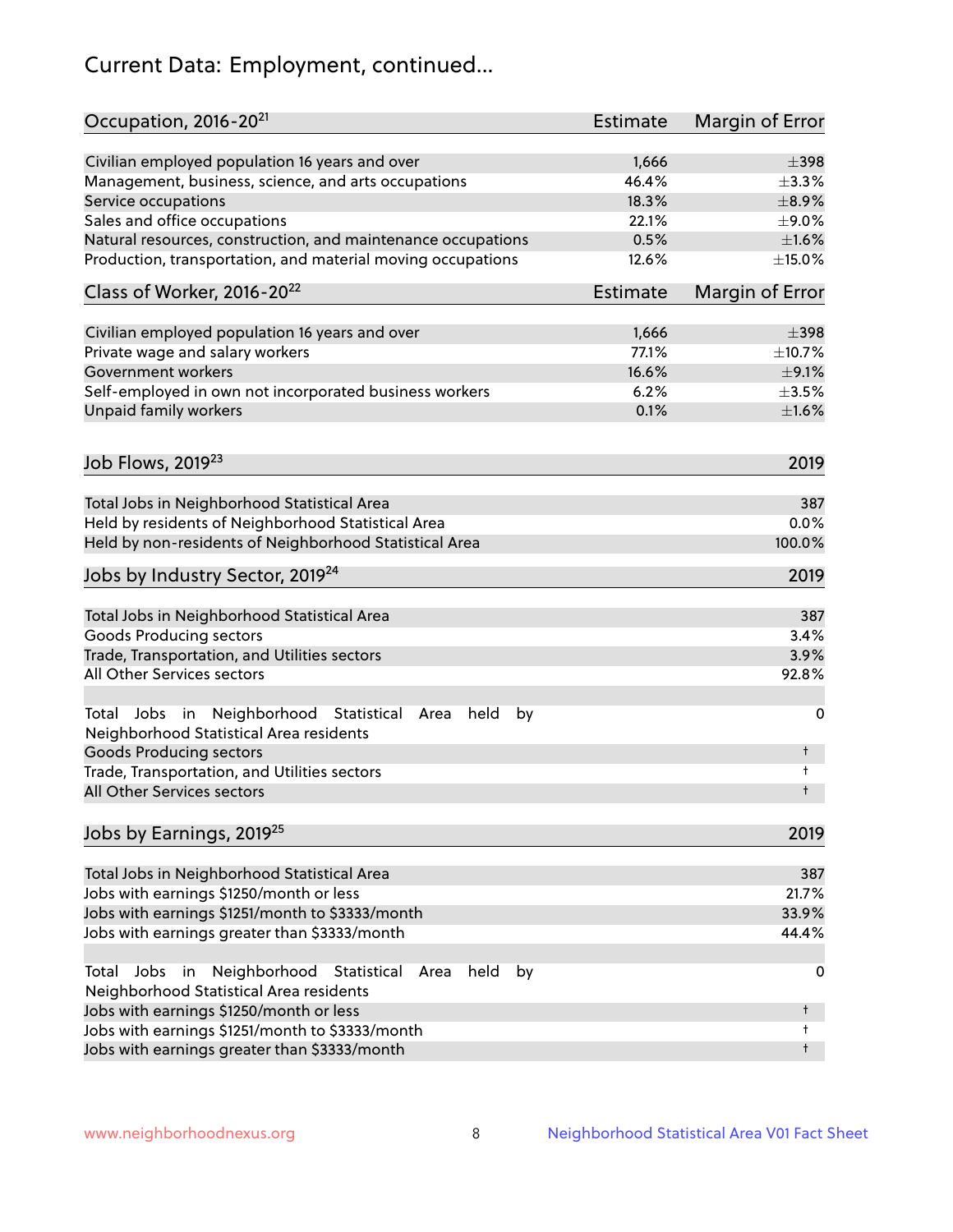## Current Data: Employment, continued...

| Jobs by Age of Worker, 2019 <sup>26</sup>                                                      | 2019  |
|------------------------------------------------------------------------------------------------|-------|
|                                                                                                |       |
| Total Jobs in Neighborhood Statistical Area                                                    | 387   |
| Jobs with workers age 29 or younger                                                            | 23.8% |
| Jobs with workers age 30 to 54                                                                 | 60.2% |
| Jobs with workers age 55 or older                                                              | 16.0% |
|                                                                                                |       |
| Total Jobs in Neighborhood Statistical Area held by<br>Neighborhood Statistical Area residents | 0     |
| Jobs with workers age 29 or younger                                                            |       |
| Jobs with workers age 30 to 54                                                                 |       |
| Jobs with workers age 55 or older                                                              |       |

### Current Data: Education

| School Enrollment, 2016-20 <sup>27</sup>       | <b>Estimate</b> | Margin of Error |
|------------------------------------------------|-----------------|-----------------|
|                                                |                 |                 |
| Population 3 years and over enrolled in school | 862             | $\pm$ 358       |
| Nursery school, preschool                      | 8.4%            | $\pm$ 5.8%      |
| Kindergarten                                   | 2.4%            | $\pm$ 3.9%      |
| Elementary school (grades 1-8)                 | 36.3%           | ±13.7%          |
| High school (grades 9-12)                      | 17.9%           | ±12.4%          |
| College or graduate school                     | 34.9%           | $+8.5%$         |
| $Educational Attiamont 2016-2028$              | Ectimato        | Margin of Error |

| Luucational Attaininent, 2010-20            | LSUIIIQUE | <b>IVIALYILL OF LITUL</b> |
|---------------------------------------------|-----------|---------------------------|
|                                             |           |                           |
| Population 25 years and over                | 2,399     | $\pm$ 533                 |
| Less than 9th grade                         | 1.4%      | $\pm 2.2\%$               |
| 9th to 12th grade, no diploma               | 13.8%     | $\pm$ 8.4%                |
| High school graduate (includes equivalency) | 22.0%     | $\pm$ 11.1%               |
| Some college, no degree                     | 15.4%     | $\pm$ 5.8%                |
| Associate's degree                          | 6.3%      | $\pm$ 3.1%                |
| Bachelor's degree                           | 22.2%     | $\pm$ 5.3%                |
| Graduate or professional degree             | 18.9%     | $\pm$ 6.0%                |
|                                             |           |                           |
| Percent high school graduate or higher      | 84.8%     | $\pm$ 25.8%               |
| Percent bachelor's degree or higher         | 41.1%     | $\pm$ 4.7%                |
|                                             |           |                           |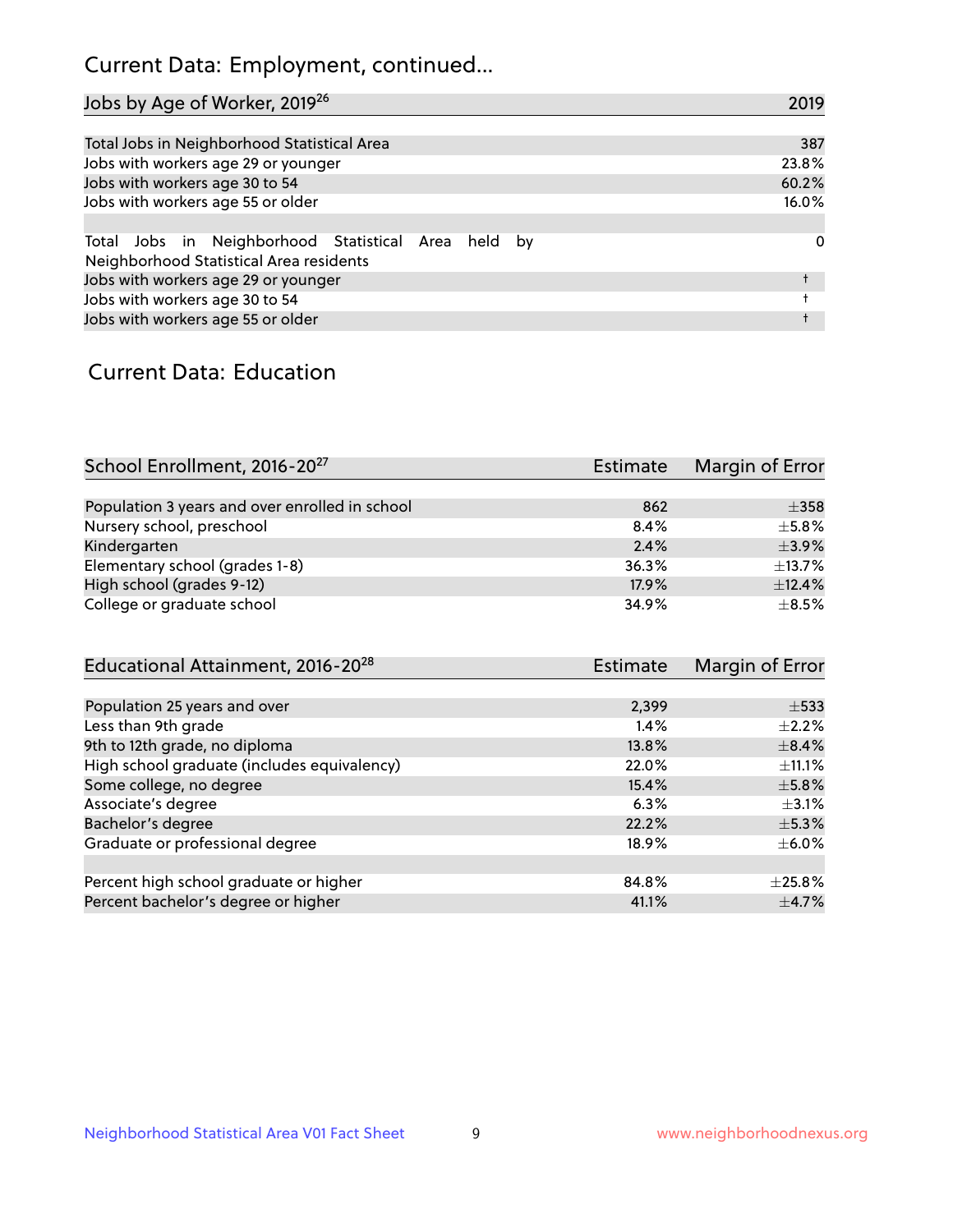## Current Data: Housing

| Households by Type, 2016-20 <sup>29</sup>            | <b>Estimate</b> | Margin of Error        |
|------------------------------------------------------|-----------------|------------------------|
|                                                      |                 |                        |
| <b>Total households</b>                              | 1,651           | $\pm 355$              |
| Family households (families)                         | 35.1%           | $\pm$ 7.4%             |
| With own children under 18 years                     | 21.6%           | ±8.9%                  |
| Married-couple family                                | 16.3%           | $\pm 4.5\%$            |
| With own children of the householder under 18 years  | 7.4%            | $\pm 4.5\%$            |
| Male householder, no spouse present, family          | 2.0%            | $\pm 1.6\%$            |
| With own children of the householder under 18 years  | 0.6%            | $\pm$ 0.9%             |
| Female householder, no spouse present, family        | 16.8%           | $\pm$ 8.2%             |
| With own children of the householder under 18 years  | 13.6%           | $\pm$ 8.3%             |
| Nonfamily households                                 | 64.9%           | ±13.8%                 |
| Householder living alone                             | 48.0%           | ±14.3%                 |
| 65 years and over                                    | 18.5%           | $\pm$ 10.4%            |
|                                                      |                 |                        |
| Households with one or more people under 18 years    | 22.5%           | $\pm$ 9.0%             |
| Households with one or more people 65 years and over | 21.5%           | ±10.3%                 |
|                                                      |                 |                        |
| Average household size                               | 2.10            | $\pm$ 0.29             |
| Average family size                                  | 3.30            | $\pm$ 0.67             |
| Housing Occupancy, 2016-20 <sup>30</sup>             | <b>Estimate</b> | <b>Margin of Error</b> |
|                                                      |                 |                        |
| Total housing units                                  | 1,880           | $\pm$ 349              |
| Occupied housing units                               | 87.8%           | $\pm$ 9.6%             |
| Vacant housing units                                 | 12.2%           | $\pm$ 3.8%             |
| Homeowner vacancy rate                               | 1.5             | ±5.2                   |
| Rental vacancy rate                                  | 6.4             | $\pm$ 3.9              |
| Units in Structure, 2016-20 <sup>31</sup>            | <b>Estimate</b> | <b>Margin of Error</b> |
|                                                      |                 |                        |
| Total housing units                                  | 1,880           | $\pm$ 349              |
| 1-unit, detached                                     | 32.0%           | $\pm$ 6.4%             |
| 1-unit, attached                                     | 4.3%            | ±3.3%                  |
| 2 units                                              | 3.9%            | $\pm$ 3.4%             |
| 3 or 4 units                                         | 2.8%            | $\pm$ 3.2%             |
| 5 to 9 units                                         | 5.2%            | $\pm$ 3.2%             |
| 10 to 19 units                                       | 9.9%            | $\pm 10.6\%$           |
| 20 or more units                                     | 41.6%           | $\pm$ 9.7%             |
| Mobile home                                          | 0.4%            | $\pm 1.4\%$            |
| Boat, RV, van, etc.                                  | 0.0%            | $\pm1.0\%$             |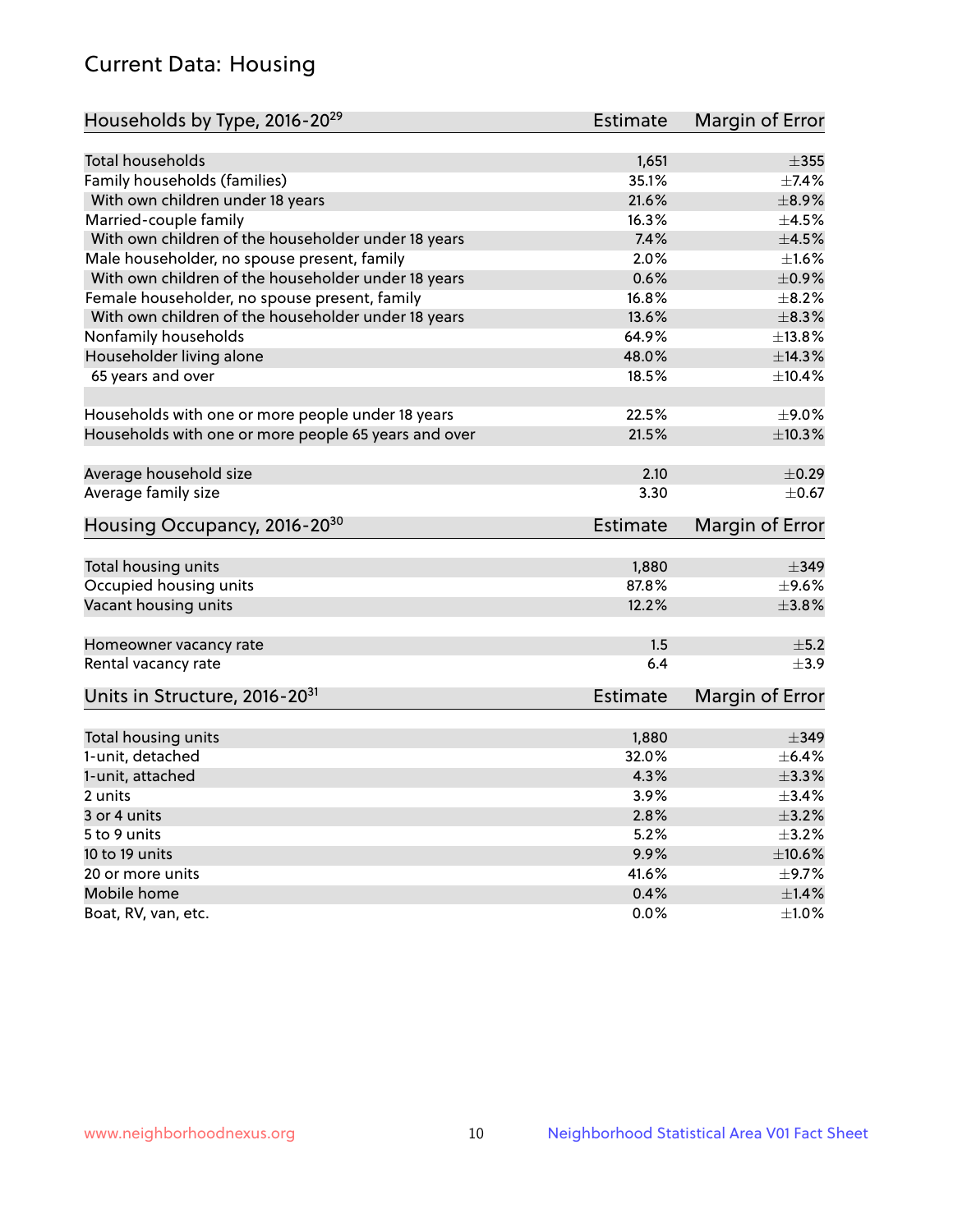## Current Data: Housing, continued...

| Year Structure Built, 2016-20 <sup>32</sup>    | Estimate        | <b>Margin of Error</b> |
|------------------------------------------------|-----------------|------------------------|
| Total housing units                            | 1,880           | $\pm$ 349              |
| Built 2014 or later                            | 4.3%            | ±3.3%                  |
| Built 2010 to 2013                             | 0.1%            | $\pm 1.0\%$            |
| Built 2000 to 2009                             | 33.2%           | ±10.3%                 |
| Built 1990 to 1999                             | 22.9%           | $\pm$ 8.1%             |
| Built 1980 to 1989                             | 5.0%            | $\pm$ 3.1%             |
| Built 1970 to 1979                             | 5.8%            | $\pm 3.0\%$            |
| Built 1960 to 1969                             | 6.0%            | $\pm$ 11.0%            |
| Built 1950 to 1959                             | 5.8%            | $\pm$ 3.9%             |
| Built 1940 to 1949                             | 2.6%            | $\pm 2.1\%$            |
| Built 1939 or earlier                          | 14.1%           | $\pm$ 3.7%             |
|                                                |                 |                        |
| Housing Tenure, 2016-2033                      | Estimate        | <b>Margin of Error</b> |
| Occupied housing units                         | 1,651           | $\pm$ 355              |
| Owner-occupied                                 | 25.3%           | ±3.2%                  |
| Renter-occupied                                | 74.7%           | ±13.2%                 |
| Average household size of owner-occupied unit  | 2.65            | $\pm$ 0.36             |
| Average household size of renter-occupied unit | 1.91            | $\pm$ 0.42             |
| Residence 1 Year Ago, 2016-20 <sup>34</sup>    | <b>Estimate</b> | <b>Margin of Error</b> |
|                                                |                 |                        |
| Population 1 year and over                     | 3,388           | $\pm 781$              |
| Same house                                     | 78.5%           | $\pm$ 8.0%             |
| Different house in the U.S.                    | 20.5%           | $\pm$ 7.5%             |
| Same county                                    | 10.5%           | $\pm$ 5.9%             |
| Different county                               | 10.1%           | $\pm$ 5.7%             |
| Same state                                     | 4.2%            | $\pm 2.1\%$            |
| Different state                                | 5.9%            | $\pm$ 5.5%             |
| Abroad                                         | 0.9%            | $\pm 1.1\%$            |
| Value of Housing Unit, 2016-20 <sup>35</sup>   | <b>Estimate</b> | Margin of Error        |
| Owner-occupied units                           | 418             | $\pm 105$              |
| Less than \$50,000                             | 2.9%            | ±13.6%                 |
| \$50,000 to \$99,999                           | 1.1%            | ±10.2%                 |
| \$100,000 to \$149,999                         | 3.6%            | $\pm$ 6.5%             |
| \$150,000 to \$199,999                         | 9.5%            | $\pm$ 9.2%             |
| \$200,000 to \$299,999                         | 20.8%           | ±12.7%                 |
| \$300,000 to \$499,999                         | 32.7%           | $\pm$ 11.7%            |
| \$500,000 to \$999,999                         | 29.0%           | $\pm$ 18.5%            |
| \$1,000,000 or more                            | 0.4%            | $\pm$ 7.7%             |
|                                                |                 |                        |
| Mortgage Status, 2016-20 <sup>36</sup>         | <b>Estimate</b> | Margin of Error        |
| Owner-occupied units                           | 418             | $\pm 105$              |
| Housing units with a mortgage                  | 79.2%           | $\pm$ 15.6%            |

Neighborhood Statistical Area V01 Fact Sheet 11 1 www.neighborhoodnexus.org

Housing units without a mortgage  $\pm 10.7\%$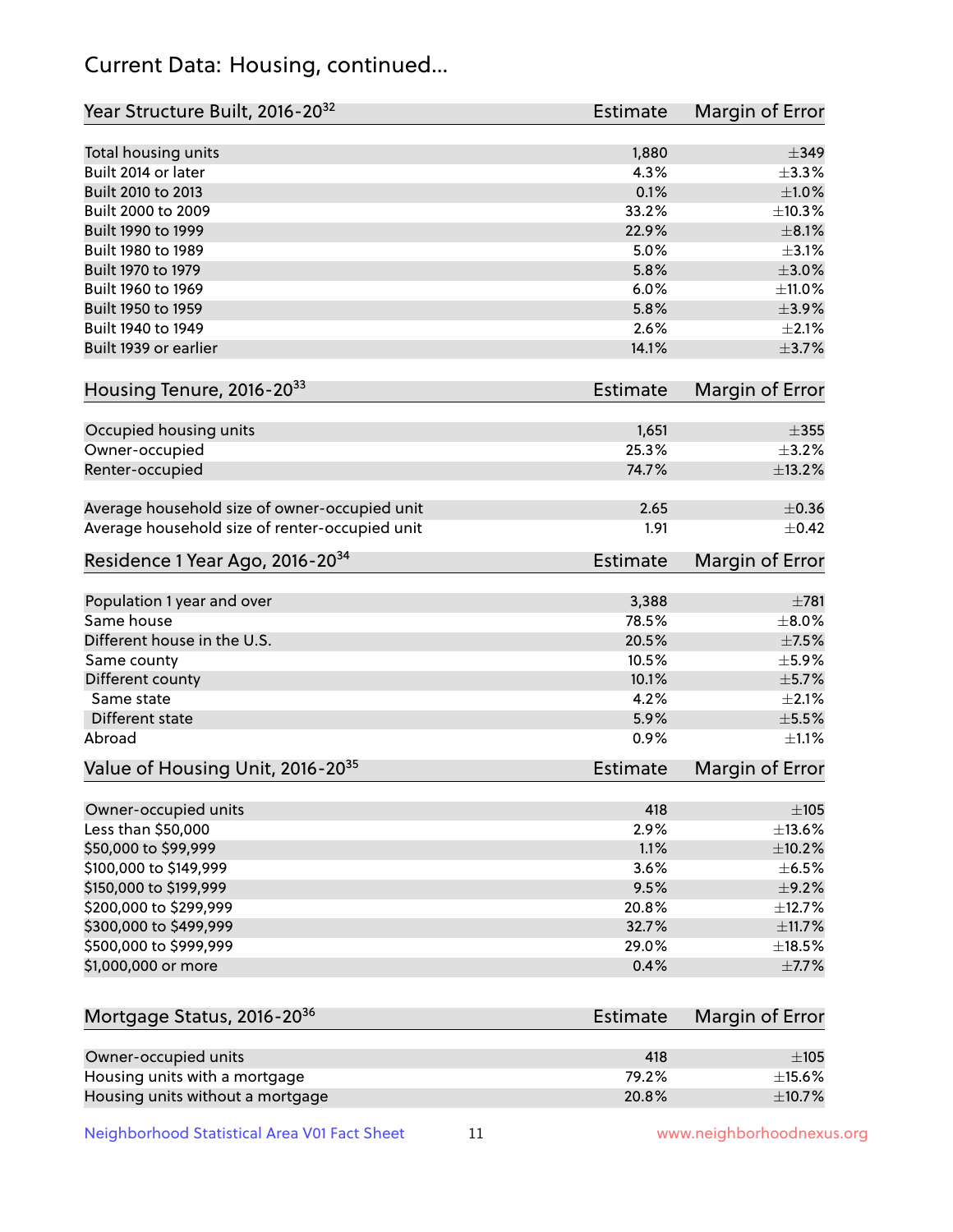## Current Data: Housing, continued...

| Selected Monthly Owner Costs, 2016-20 <sup>37</sup> | Estimate | Margin of Error |
|-----------------------------------------------------|----------|-----------------|
|                                                     |          |                 |
| Housing units with a mortgage                       | 332      | ±105            |
| Less than \$300                                     | 0.0%     | $\pm 8.0\%$     |
| \$300 to \$499                                      | 0.0%     | $\pm 8.0\%$     |
| \$500 to \$999                                      | 5.8%     | ±12.6%          |
| \$1,000 to \$1,499                                  | 14.1%    | ±11.2%          |
| \$1,500 to \$1,999                                  | 30.7%    | ±15.9%          |
| \$2,000 to \$2,999                                  | 41.8%    | $\pm 25.5\%$    |
| \$3,000 or more                                     | 7.5%     | ±10.4%          |
|                                                     |          |                 |
| Median (dollars)                                    | \$1,989  | ±172            |
|                                                     |          |                 |
| Housing units without a mortgage                    | 87       | $\pm$ 50        |
| Less than \$150                                     | 0.0%     | $\pm 30.6\%$    |
| \$150 to \$249                                      | 3.2%     | ±30.1%          |
| \$250 to \$349                                      | 5.2%     | ±31.4%          |
| \$350 to \$499                                      | 33.4%    | $\pm$ 38.3%     |
| \$500 to \$699                                      | 26.7%    | ±33.7%          |
| \$700 or more                                       | 31.5%    | ± 65.9%         |
|                                                     |          |                 |
| Median (dollars)                                    | \$589    | ±142            |

| Selected Monthly Owner Costs as a Percentage of | <b>Estimate</b> | Margin of Error |
|-------------------------------------------------|-----------------|-----------------|
| Household Income, 2016-20 <sup>38</sup>         |                 |                 |
|                                                 |                 |                 |
| Housing units with a mortgage <sup>39</sup>     | 324             | ±126            |
| Less than 20.0 percent                          | 55.2%           | $\pm$ 18.8%     |
| 20.0 to 24.9 percent                            | 14.7%           | ±13.9%          |
| 25.0 to 29.9 percent                            | 5.8%            | $\pm$ 7.6%      |
| 30.0 to 34.9 percent                            | 5.4%            | $\pm$ 11.2%     |
| 35.0 percent or more                            | 18.8%           | $\pm$ 15.1%     |
|                                                 |                 |                 |
| Housing units without a mortgage <sup>40</sup>  | 85              | $\pm 69$        |
| Less than 10.0 percent                          | 39.1%           | $\pm 28.1\%$    |
| 10.0 to 14.9 percent                            | 20.2%           | $\pm$ 24.4%     |
| 15.0 to 19.9 percent                            | $8.0\%$         | $\pm 21.2\%$    |
| 20.0 to 24.9 percent                            | $0.0\%$         | $\pm$ 22.1%     |
| 25.0 to 29.9 percent                            | 4.7%            | $\pm 21.6\%$    |
| 30.0 to 34.9 percent                            | 3.3%            | $\pm 21.9\%$    |
| 35.0 percent or more                            | 24.7%           | $\pm$ 40.1%     |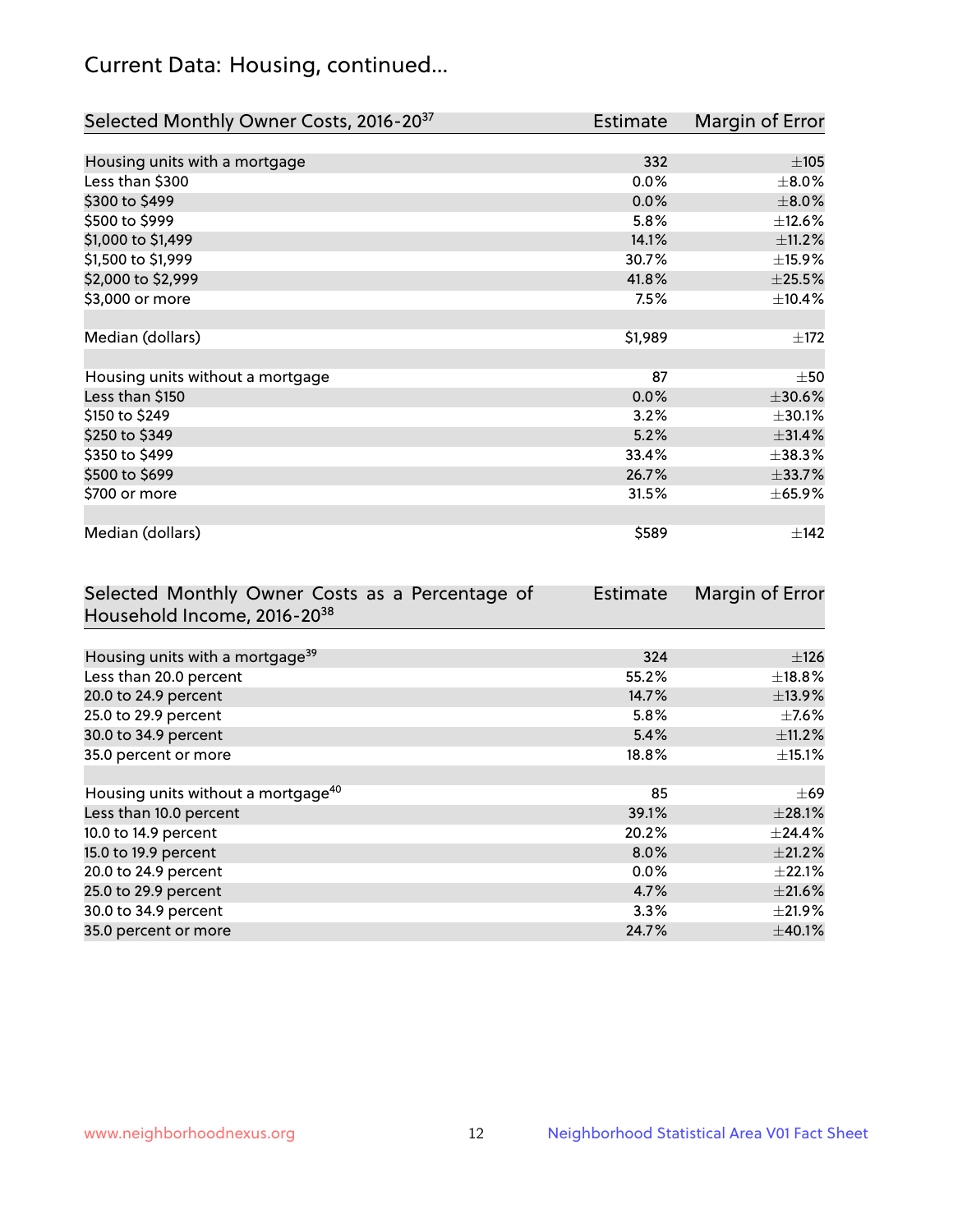## Current Data: Housing, continued...

| Gross Rent, 2016-20 <sup>41</sup>               | Estimate        | Margin of Error |
|-------------------------------------------------|-----------------|-----------------|
|                                                 |                 |                 |
| Occupied units paying rent                      | 1,211           | $\pm$ 342       |
| Less than \$200                                 | 5.7%            | $\pm 3.6\%$     |
| \$200 to \$499                                  | 27.4%           | ±12.7%          |
| \$500 to \$749                                  | 17.4%           | ±19.8%          |
| \$750 to \$999                                  | 7.8%            | $\pm$ 5.3%      |
| \$1,000 to \$1,499                              | 32.1%           | ±11.2%          |
| \$1,500 to \$1,999                              | 6.8%            | $\pm 3.5\%$     |
| \$2,000 or more                                 | 2.8%            | $\pm 3.6\%$     |
| Median (dollars)                                | \$700           | $\pm$ 182       |
|                                                 |                 |                 |
| No rent paid                                    | 22              | $\pm 26$        |
|                                                 |                 |                 |
| Gross Rent as a Percentage of Household Income, | <b>Estimate</b> | Margin of Error |
| $2016 - 20^{42}$                                |                 |                 |
|                                                 |                 |                 |
| Occupied units paying rent <sup>43</sup>        | 1,162           | $\pm$ 361       |
| Less than 15.0 percent                          | 8.1%            | $\pm$ 4.9%      |
| 15.0 to 19.9 percent                            | 7.6%            | ±3.3%           |
| 20.0 to 24.9 percent                            | 9.3%            | ±10.3%          |
| 25.0 to 29.9 percent                            | 29.0%           | $\pm$ 16.6%     |
| 30.0 to 34.9 percent                            | 6.0%            | $\pm$ 3.2%      |
| 35.0 percent or more                            | 39.9%           | ±16.8%          |

# Current Data: Transportation

| Commuting to Work, 2016-20 <sup>44</sup>  | <b>Estimate</b> | Margin of Error |
|-------------------------------------------|-----------------|-----------------|
|                                           |                 |                 |
| Workers 16 years and over                 | 1,606           | $\pm$ 387       |
| Car, truck, or van - drove alone          | 62.1%           | $\pm$ 8.2%      |
| Car, truck, or van - carpooled            | 6.6%            | $\pm$ 4.3%      |
| Public transportation (excluding taxicab) | 9.4%            | $\pm$ 4.5%      |
| Walked                                    | 4.7%            | $\pm$ 3.3%      |
| Other means                               | 2.0%            | $\pm 2.1\%$     |
| Worked at home                            | 15.3%           | $\pm$ 9.7%      |
|                                           |                 |                 |
| Mean travel time to work (minutes)        | 24.2            | $\pm$ 7.2       |

| Access to a Vehicle, 2016-20 <sup>45</sup> | Estimate | Margin of Error |
|--------------------------------------------|----------|-----------------|
|                                            |          |                 |
| Occupied housing units                     | 1,651    | $\pm 355$       |
| No vehicles available                      | 27.3%    | $\pm$ 10.0%     |
| 1 vehicle available                        | 45.8%    | $\pm$ 15.7%     |
| 2 vehicles available                       | 21.2%    | $+4.0%$         |
| 3 or more vehicles available               | 5.7%     | $+3.7%$         |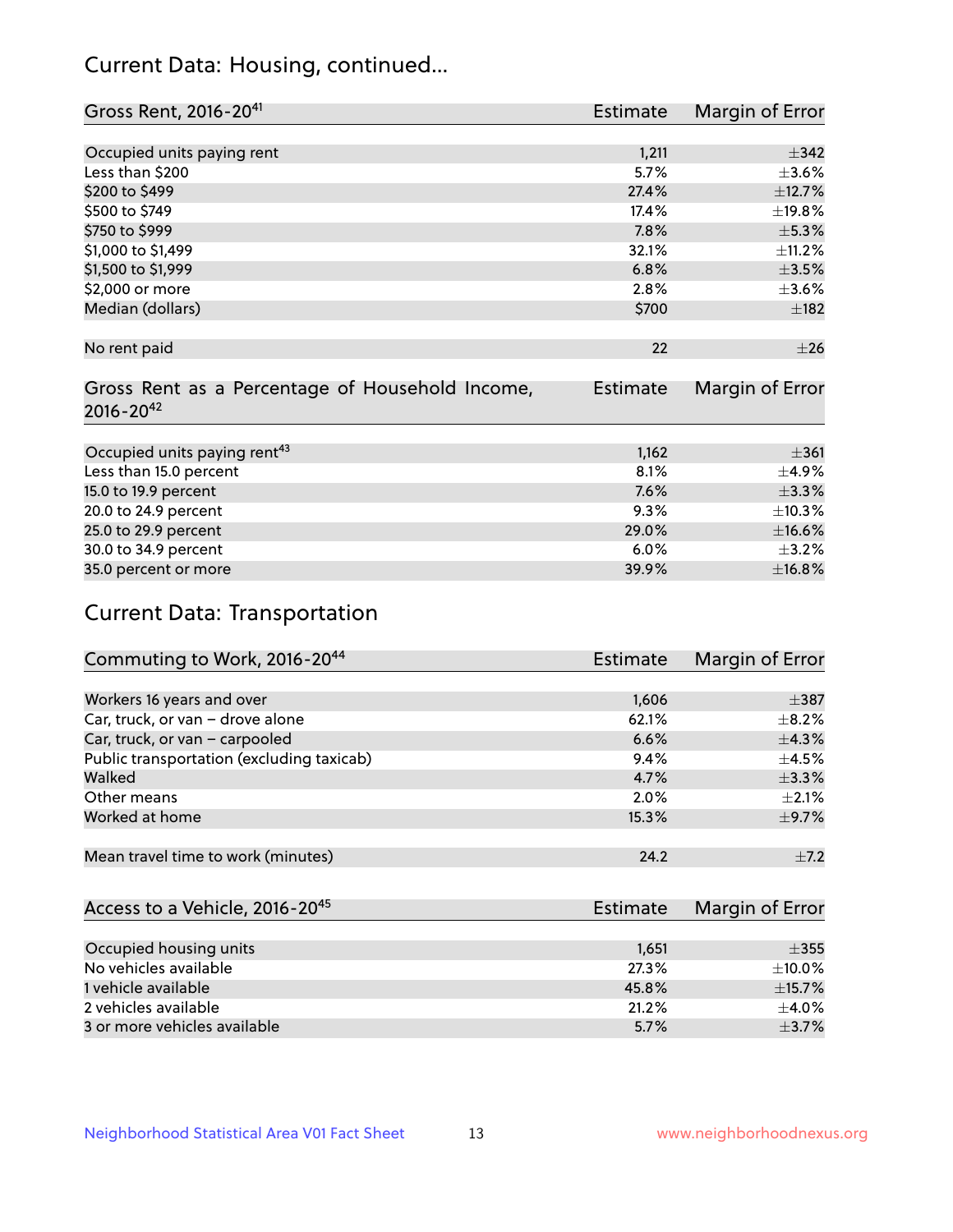## Current Data: Health

| Health Insurance coverage, 2016-2046                    | Estimate | Margin of Error |
|---------------------------------------------------------|----------|-----------------|
|                                                         |          |                 |
| Civilian Noninstitutionalized Population                | 3,488    | $\pm$ 883       |
| With health insurance coverage                          | 89.0%    | ±29.3%          |
| With private health insurance coverage                  | 59.5%    | $\pm 20.0\%$    |
| With public health coverage                             | 37.2%    | $\pm$ 9.4%      |
| No health insurance coverage                            | 11.0%    | $\pm$ 6.7%      |
| Civilian Noninstitutionalized Population Under 19 years | 810      | $\pm 810$       |
| No health insurance coverage                            | 1.1%     | $\pm$ 3.4%      |
|                                                         |          |                 |
| Civilian Noninstitutionalized Population 19 to 64 years | 2,289    | $\pm$ 554       |
| In labor force:                                         | 1,801    | $\pm$ 479       |
| Employed:                                               | 1,638    | $\pm 429$       |
| With health insurance coverage                          | 85.5%    | $\pm$ 5.1%      |
| With private health insurance coverage                  | 77.9%    | $\pm 27.1\%$    |
| With public coverage                                    | 9.1%     | $\pm$ 8.2%      |
| No health insurance coverage                            | 14.5%    | ±13.0%          |
|                                                         |          |                 |
| Unemployed:                                             | 163      | $\pm 429$       |
| With health insurance coverage                          | 78.4%    | ±46.3%          |
| With private health insurance coverage                  | 66.9%    | ±56.0%          |
| With public coverage                                    | 11.5%    | ±11.1%          |
| No health insurance coverage                            | 21.6%    | ±15.9%          |
|                                                         |          |                 |
| Not in labor force:                                     | 488      | $\pm$ 178       |
| With health insurance coverage                          | 79.5%    | $\pm 3.5\%$     |
| With private health insurance coverage                  | 36.1%    | ±16.5%          |
| With public coverage                                    | 46.3%    | ±12.4%          |
| No health insurance coverage                            | 20.5%    | ±19.6%          |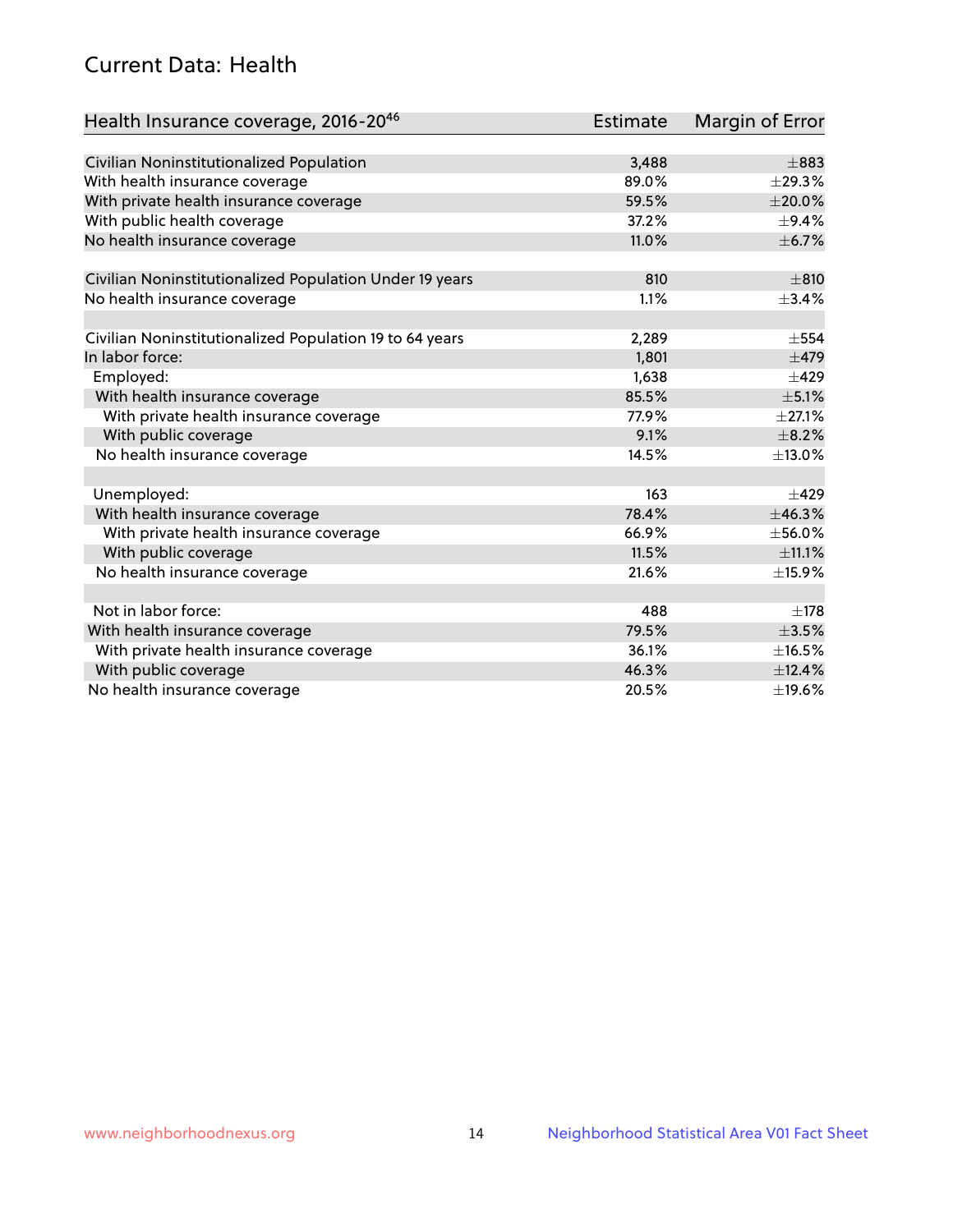#### Notes:

- 1. Source: U.S. Census Bureau, Decennial Census 2000, SF1 tables P8, P12; American Community Survey, tables B01001, B03002
- 2. This category includes Pacific Islanders, Native Americans and Alaska Natives, people who identify as some other race, and those who identify as bi/multi racial.
- 3. Source: U.S. Census Bureau, Decennial Census 2000, SF1 tables P15, P16, P18, P19; American Community Survey, tables B11001, B11005, B11003
- 4. Source: U.S. Census Bureau, Decennial Census 2000, SF3 table P37; American Community Survey, table B15002
- 5. Source: U.S. Census Bureau, Longitudinal Employer-Household Dynamics Residential Area Characteristics, Table JT01 (Primary Jobs); Workplace Area Characteristics, Table JT00 (All Jobs)
- 6. Source: U.S. Census Bureau, Decennial Census 2000, SF3 tables P52, P87; American Community Survey, tables B19001, B17001
- 7. Source: U.S. Census Bureau, Decennial Census 2000, SF1 tables H3, H4; American Community Survey, tables B25002, B25009
- 8. Source: U.S. Census Bureau, Decennial Census 2000, SF3 table H44; American Community Survey, tables B25044
- 9. Source: Atlanta Police Department, COBRA; U.S. Census Bureau, American Community Survey, table B01001
- 10. Source: U.S. Census Bureau, American Community Survey, table B01001
- 11. Source: U.S. Census Bureau, American Community Survey, table B03002
- 12. Source: U.S. Census Bureau, American Community Survey, table B05002
- 13. Source: U.S. Census Bureau, American Community Survey, table B05003
- 14. Source: U.S. Census Bureau, American Community Survey, tables B19001, B19025, B19051, B19061, B19055, B19065, B19059, B19069, B19056, B19066, B19057, B19067, B22001, B19101, B19127
- 15. Source: U.S. Census Bureau, American Community Survey, tables B19201, B19214, B20017, B19313
- 16. Source: U.S. Census Bureau, American Community Survey, table B17010
- 17. Source: U.S. Census Bureau, American Community Survey, tables B17001, B17006, B17021, B17007. Table totals may be lower than the total population, as they are based on the population for whom poverty status is determined.
- 18. Source: U.S. Census Bureau, American Community Survey, B17001H, B17001B, B17001D, B17001I. Table totals may be lower than the total population, as they are based on the population for whom poverty status is determined.
- 19. Source: U.S. Census Bureau, American Community Survey, tables B23001, B23008
- 20. Source: U.S. Census Bureau, American Community Survey, table C24030
- 21. Source: U.S. Census Bureau, American Community Survey, table C24010
- 22. Source: U.S. Census Bureau, American Community Survey, table B24080
- 23. Source: U.S. Census Bureau, Longitudinal Employer-Household Dynamics Origin-Destination Data, Tables JT00 Main and JT00 Aux
- 24. Source: U.S. Census Bureau, Longitudinal Employer-Household Dynamics Origin-Destination Data, Tables JT00 Main and JT00 Aux
- 25. Source: U.S. Census Bureau, Longitudinal Employer-Household Dynamics Origin-Destination Data, Tables JT00 Main and JT00 Aux
- 26. Source: U.S. Census Bureau, Longitudinal Employer-Household Dynamics Origin-Destination Data, Tables JT00 Main and JT00 Aux
- 27. Source: U.S. Census Bureau, American Community Survey, table B14001
- 28. Source: U.S. Census Bureau, American Community Survey, table B15002
- 29. Source: U.S. Census Bureau, American Community Survey, tables B11001, B11003, B11007, B11005, B09019
- 30. Source: U.S. Census Bureau, American Community Survey, tables B25002, B25003, B25004
- 31. Source: U.S. Census Bureau, American Community Survey, table B25024
- 32. Source: U.S. Census Bureau, American Community Survey, table B25034
- 33. Source: U.S. Census Bureau, American Community Survey, tables B25009, B25008, B25003
- 34. Source: U.S. Census Bureau, American Community Survey, table B07003
- 35. Source: U.S. Census Bureau, American Community Survey, table B25075. This value is self-reported and may differ from home values as determined by the County Tax Assessor.
- 36. Source: U.S. Census Bureau, American Community Survey, table B25081
- 37. Source: U.S. Census Bureau, American Community Survey, table B25087
- 38. Source: U.S. Census Bureau, American Community Survey, table B25091
- 39. Excludes units where Selected Monthly Owner Costs as a Percentage of Income cannot be computed.
- 40. Excludes units where Selected Monthly Owner Costs as a Percentage of Income cannot be computed.
- 41. Source: U.S. Census Bureau, American Community Survey, table B25063
- 42. Source: U.S. Census Bureau, American Community Survey, table B25070
- 43. Excludes units where Gross Rent as a Percentage of Income cannot be computed.
- 44. Source: U.S. Census Bureau, American Community Survey, tables B08101, B08013
- 45. Source: U.S. Census Bureau, American Community Survey, table B25044
- 46. Source: U.S. Census Bureau, American Community Survey, tables B18135, B27011

The dagger (†) symbol denotes values that cannot be computed.